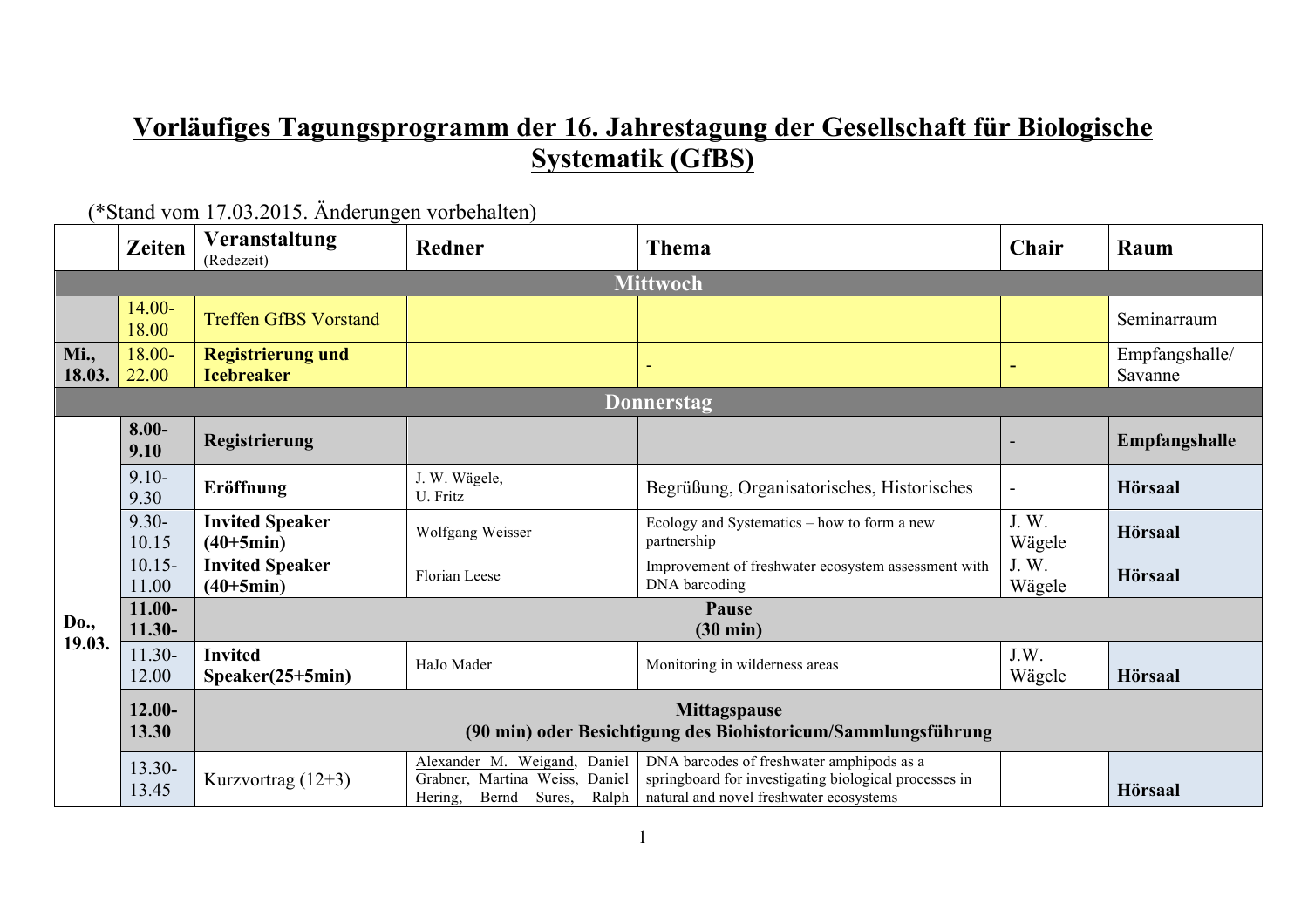|                |                    |                               | Tollrian & Florian Leese                                                                                         |                                                                                                                                                                           |            |                |  |  |
|----------------|--------------------|-------------------------------|------------------------------------------------------------------------------------------------------------------|---------------------------------------------------------------------------------------------------------------------------------------------------------------------------|------------|----------------|--|--|
|                | $13.45 -$<br>14.00 | Kurzvortrag $(12+3)$          | Matthias Geiger                                                                                                  | Germany's freshwater fishes assessed by DNA<br>barcoding - implications for natural resource<br>management                                                                | F. Leese   |                |  |  |
|                | $14.00 -$<br>14.15 | Kurzvortrag $(12+3)$          | Elise Laetz, Leif Moritz, André<br>Haubrich & Heike Wägele                                                       | Photosynthate Production in Kleptoplasts -<br>Understanding How a Sea Slug Survives Starvation                                                                            |            |                |  |  |
|                | $14.15 -$<br>14.30 | Kurzvortrag $(12+3)$          | Jahn R., Abarca N., Enke N.,<br>Kusber W.-H., Skibbe O. &<br>Zimmermann J.                                       | Linking morphological and molecular data in reference<br>libraries for diatoms – challenges for taxonomy                                                                  |            |                |  |  |
|                | 14.30-             |                               |                                                                                                                  | kurze Pause                                                                                                                                                               |            |                |  |  |
|                | 14.45              |                               |                                                                                                                  | $(20 \text{ min})$                                                                                                                                                        |            |                |  |  |
|                | $14.50-$<br>15.05  |                               | Caroline Ring & Michael Ohl                                                                                      | The Color Varieties of the Wasp - Mimicking<br>Mantispid Climaciella brunnea (Insecta: Neuroptera):<br>Single Species or Species Complex?                                 |            |                |  |  |
|                | $15.05 -$<br>15.20 | 4 Kurzvorträge<br>$(12+3min)$ | Constantin Zohner                                                                                                | Biogeographic history of Limonium (Plumbaginaceae),<br>inferred with the first model that includes a parameter<br>for speciation with dispersal                           | T. Töpfer  | <b>Hörsaal</b> |  |  |
| Do.,<br>19.03. | $15.20 -$<br>15.35 |                               | Alexander Rockinger & Susanne<br>S. Renner                                                                       | Making progress on the mega-diverse genus Crotalaria<br>(Fabaceae) - major groupings of the 650 species, their<br>biogeography, and ages                                  |            |                |  |  |
|                | 15.35-             |                               |                                                                                                                  | kurze Pause                                                                                                                                                               |            |                |  |  |
|                | 16.00              |                               |                                                                                                                  |                                                                                                                                                                           |            |                |  |  |
|                | $16.00 -$<br>16.20 | Verleihung der<br>Ehrennadel  |                                                                                                                  |                                                                                                                                                                           |            | <b>Hörsaal</b> |  |  |
|                | $16.20 -$<br>16.35 |                               | Rachel C. M. Warnock, Jonas<br>Eberle & Dirk Ahrens                                                              | Does morphological divergence anticipate genetic<br>lineage sorting in Pleophylla chafers (Coleoptera)? -<br>Evidence from integrating morphometric and<br>molecular data |            |                |  |  |
|                | $16.35 -$<br>16.50 | 3 Kurzvorträge<br>$(12+3min)$ | Dirk Ahrens, Tomochika<br>Fujisawa, Hans-Joachim<br>Krammer, Jonas Eberle, Silvia<br>Fabrizi & Alfried P. Vogler | Sampling bias and species delimitation: Are rare<br>species a problem?                                                                                                    | T. Wesener | <b>Hörsaal</b> |  |  |
|                | $16.50 -$<br>17.05 |                               | Jan Phillip Oyen                                                                                                 | Steps towards the phylogeny of pill millipedes<br>(Diplopoda, Glomerida)                                                                                                  |            |                |  |  |
|                | 17.05-             | Pause                         |                                                                                                                  |                                                                                                                                                                           |            |                |  |  |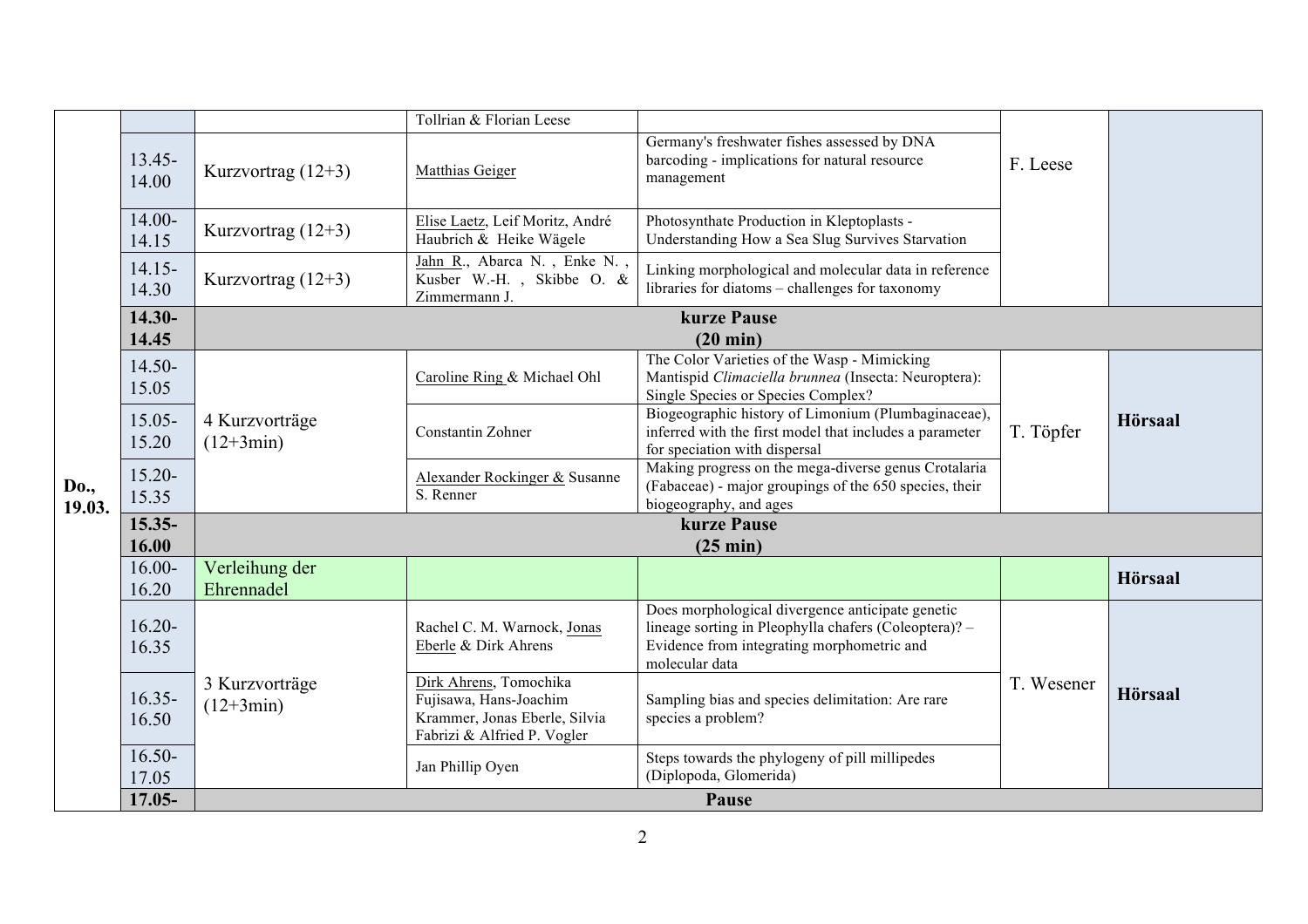|             | 17.30              | $(25 \text{ min})$                                                                      |                                                                                                                              |                                                                                                                                                       |                        |                                                               |  |  |
|-------------|--------------------|-----------------------------------------------------------------------------------------|------------------------------------------------------------------------------------------------------------------------------|-------------------------------------------------------------------------------------------------------------------------------------------------------|------------------------|---------------------------------------------------------------|--|--|
|             | 17.30-<br>19.30    | <b>Treffen der AG Junge</b><br><b>Systematiker (JuSys)</b><br>(offen für Interessenten) |                                                                                                                              | <b>AG</b> Treffen                                                                                                                                     | <b>CCF</b><br>Schinkel | Seminarraum                                                   |  |  |
|             | 17.30-             | <b>Treffen der AG</b><br><b>Kuratoren</b> (offen für<br>Interessenten)                  | Peter Giere & Peter Michalik                                                                                                 | New and uncommon collection types – an introduction                                                                                                   | P. Giere               |                                                               |  |  |
|             |                    |                                                                                         | Dirk Neumann                                                                                                                 | DNA and Tissue storage – from individual trials and<br>chaos towards modern cross-linked Biorepositories                                              |                        | <b>Festsaal</b>                                               |  |  |
| Do.,        | 19.30              | Thema: Preserving Tissues,                                                              | <b>Brian Tindall</b>                                                                                                         |                                                                                                                                                       |                        |                                                               |  |  |
| 19.03.      |                    | Molecules, and other odd<br>specimens - a practical look at<br>special collections      | Jonas Astrin                                                                                                                 | Biobank networks (mit anschließender Labor<br>Führung)                                                                                                |                        |                                                               |  |  |
|             | ab 20.00           |                                                                                         | Konferenz-Dinner (!!verschoben von Fr. auf Do.!!)<br>Abendessen in gemütlicher Atmosphäre Individuelle Bestellung à la carte |                                                                                                                                                       |                        | <b>Restaurant</b><br><b>ENTE</b> in der<br><b>Bonner City</b> |  |  |
|             | Freitag            |                                                                                         |                                                                                                                              |                                                                                                                                                       |                        |                                                               |  |  |
|             | $9.00 -$<br>09.30  | <b>Invited</b><br>$Speaker(25+5min)$                                                    | Maximilian Weigend                                                                                                           | Critical plant distribution data as a basis for mesoscale<br>conservation planning - examples from the South<br>American Andes                        |                        |                                                               |  |  |
| <b>Fr.,</b> | $09.30 -$<br>10.00 | <b>Invited</b><br>$Speaker(25+5min)$                                                    | Peter Zulka                                                                                                                  | On subspecies, cryptic species and synonyms –<br>taxonomic impediment in the national Red List<br>assessment process.                                 | J.W.                   | Hörsaal                                                       |  |  |
| 20.03.      | $10.00 -$<br>10.15 | Kurzvortrag $(12+3min)$                                                                 | Omid Paknia, Hossein Rajaei Sh.<br>& André Koch                                                                              | Lack of well-maintained natural history collections and<br>taxonomists in megadiverse developing countries<br>hampers global biodiversity exploration | Wägele                 |                                                               |  |  |
|             | $10.15 -$<br>10.30 | Kurzvortrag $(12+3min)$                                                                 | Thomas Wesener                                                                                                               | The GBOL - Myriapoda project: 1000 sequences reveal<br>insights and shortcomings of the Barcoding of<br>myriapods                                     |                        |                                                               |  |  |
|             | $10.30 -$          | Pause                                                                                   |                                                                                                                              |                                                                                                                                                       |                        |                                                               |  |  |
|             | 11.00              |                                                                                         |                                                                                                                              | $(30 \text{ min})$                                                                                                                                    |                        |                                                               |  |  |
|             | $11.00 -$<br>12.00 | 20 Posterkurzvorträge (2-3min)                                                          |                                                                                                                              |                                                                                                                                                       |                        | Hörsaal                                                       |  |  |
|             | $12.00 -$          | <b>Mittagspause</b>                                                                     |                                                                                                                              |                                                                                                                                                       |                        |                                                               |  |  |
|             | 13.30              | (90 min) oder Tour durch die Sammlungen des Museums                                     |                                                                                                                              |                                                                                                                                                       |                        |                                                               |  |  |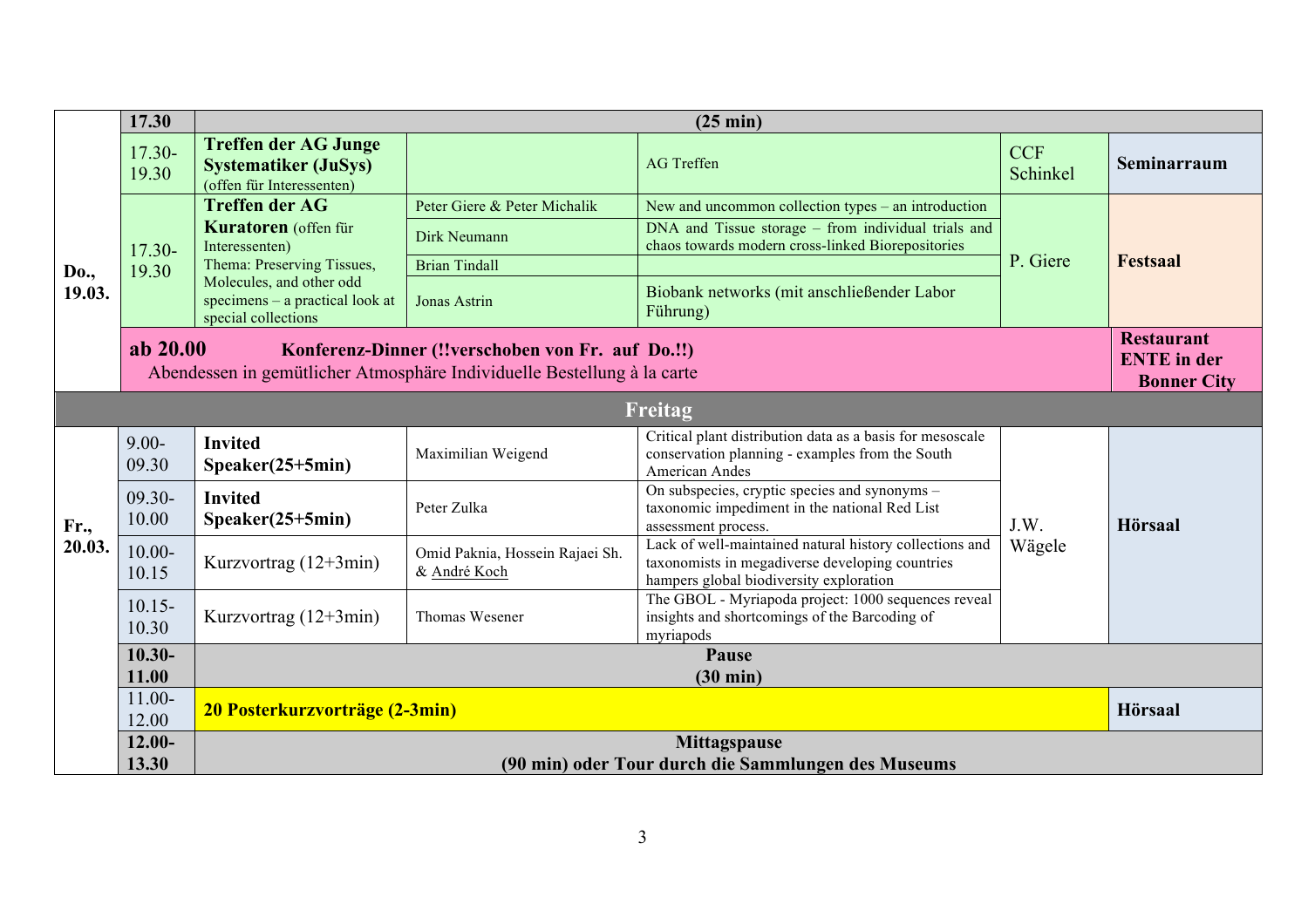|                       | $13.30-$<br>13.45<br>$13.45 -$<br>14.00 | 4 Kurzvorträge<br>$(12+3min)$ [parallel] | Thorleif H. Dörfel & Michael Ohl<br>Ximo Mengual, Gunilla Ståhls &<br>Santos Rojo | The Australian digger wasps of the genus $Sphex - a$<br>taxonomic revision<br>Systematics of pipizines (Diptera: Syrphidae) with<br>implications for the evolution of aphidophagy | R. Peters | <b>Hörsaal</b>  |
|-----------------------|-----------------------------------------|------------------------------------------|-----------------------------------------------------------------------------------|-----------------------------------------------------------------------------------------------------------------------------------------------------------------------------------|-----------|-----------------|
|                       | 14.00-<br>14.15                         |                                          | Ralph S. Peters, Oliver Niehuis &<br>Lars Krogmann                                | Phylogenomic data and a strikingly rich fossil record<br>illuminate the evolution of jewel wasps (Hymenoptera:<br>Chalcidoidea)                                                   |           |                 |
|                       | $14.15 -$<br>14.30                      |                                          | Lena Lutz, Hannes Baur & Ralph<br>S. Peters                                       | Taxonomy of some common Western European jewel<br>wasps (Hymenoptera: Chalcidoidea: Pteromalidae) -<br>from integrative to desperate and back                                     |           |                 |
|                       | $13.30-$<br>13.45                       |                                          | Jonas Astrin                                                                      | Trends in DNA barcoding and biodiversity research - a<br>bibliometric perspective                                                                                                 |           |                 |
|                       | $13.45 -$<br>14.00                      | 4 Kurzvorträge<br>$(12+3min)$ [parallel] | Gerhard Haszprunar                                                                | Use, misuse, and criteria for "a DNA-barcoded<br>species"                                                                                                                         | J. Astrin | <b>Festsaal</b> |
| <b>Fr.,</b><br>20.03. | $14.00 -$<br>14.15                      |                                          | Harald Letsch, Brigitte<br>Gottsberger & Jessica Ware                             | Differential diversification in anisopterous dragonflies<br>(Odonata): a result of different habitat use and climate?                                                             |           |                 |
|                       | $14.15 -$<br>14.30                      |                                          | Werner Kunz                                                                       | 400 new bird species - the "Tobias-criteria" for species<br>delimitation                                                                                                          |           |                 |
|                       | 14.30-<br>15.00                         | Pause<br>$(30 \text{ min})$              |                                                                                   |                                                                                                                                                                                   |           |                 |
|                       | $15.00 -$<br>15.15                      |                                          | Till Töpfer                                                                       | Acquisition, loss and re-activation of pathways of<br>plumage colour synthesis in bullfinches (Aves:<br>Fringillidae: Pyrrhula)                                                   |           |                 |
|                       | $15.15 -$<br>15.30                      | 3 Kurzvorträge<br>$(12+3min)$ [parallel] | Markus Lambertz                                                                   | Pulmonary complexity as the starting point for amniote<br>evolution                                                                                                               | C. Koch   | <b>Hörsaal</b>  |
|                       | $15.30 -$<br>15.45                      |                                          | Timo Hartmann, Flora Ihlow,<br>Morris Flecks, Andreas Schmitz<br>& Dennis Rödder  | Underestimated diversity in Calotes mystaceus<br>(Squamata: Agamidae) - An integrative approach to<br>unravel a putative species complex                                          |           |                 |
|                       | $15.00 -$<br>15.15                      |                                          | Anja C. Schunke & Anna<br>Anschütz                                                | Lost variation - The hyoid bone in rodents                                                                                                                                        |           |                 |
|                       | $15.15 -$<br>15.30                      | 3 Kurzvorträge<br>$(12+3min)$ [parallel] | Michael Weidhase & Christoph<br>Bleidorn                                          | Regeneration in annelids and its relationship to<br>phylogeny                                                                                                                     | T. Struck | <b>Festsaal</b> |
|                       | $15.30 -$<br>15.45                      |                                          | Ekin Tilic & Thomas<br><b>Bartolomaeus</b>                                        | Chaetae and chaetogenesis as a character complex to<br>analyze annelid evolution                                                                                                  |           |                 |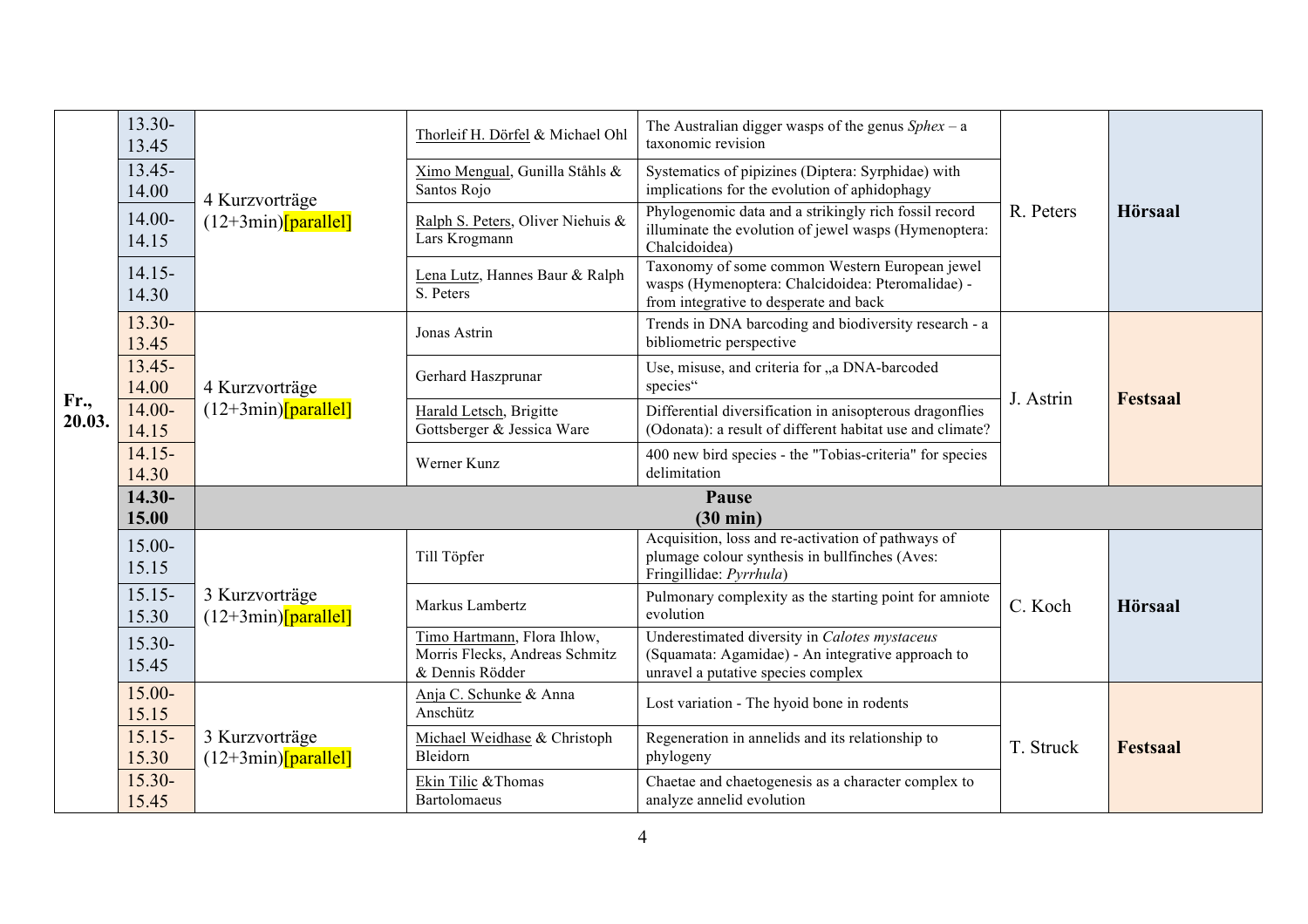|                | $15.45 -$<br>16.05       | kurze Pause<br>$(20 \text{ min})$        |                                                                                                                                                       |                                                                                                                              |           |                                  |  |
|----------------|--------------------------|------------------------------------------|-------------------------------------------------------------------------------------------------------------------------------------------------------|------------------------------------------------------------------------------------------------------------------------------|-----------|----------------------------------|--|
| Fr.,           | $16.05 -$<br>16.20       |                                          | Morris Flecks, Lasse Lemm,<br>Timo Hartmann, Jonas Astrin,<br>Nikolay A. Poyarkov, Sebastian<br>Steinfartz, Wolfgang Böhme &<br>Dennis Rödder         | How to identify species? An integrative approach to<br>delimiting species in the threatened Middle Eastern<br>mountain newts |           |                                  |  |
|                | $16.20 -$<br>16.35       | 3 Kurzvorträge<br>$(12+3min)$ [parallel] | Dennis Rödder, Eva Meyers,<br>Flora Ihlow, Morris Flecks, Timo<br>Hartmann, Tanja Ziesmann, Igor<br>Oliveira, Faraham Ahmadzadeh<br>& Ralph S. Peters | Identifying the gaps: status of molecular exploration of<br>global amphibian diversity                                       | C. Koch   | <b>Hörsaal</b>                   |  |
| 20.03.         | $16.35 -$<br>16.50       |                                          | Felix Pokrant & Wolfgang<br>Böhme                                                                                                                     | Integrative Taxonomy of the Grass Snake (Natrix<br>natrix)                                                                   |           |                                  |  |
|                | $16.05 -$<br>16.20       | 3 Kurzvorträge<br>$(12+3min)$ [parallel] | Juliane Kretschmann, Marc<br>Gottschling & Malte Elbrächter                                                                                           | The epitype - an important tool for reliable species<br>identification in protists such as dinophytes                        | D. Ahrens |                                  |  |
|                | $16.20 -$<br>16.35       |                                          | Alexander Riedel, Thomas van de<br>Kamp, Rene Tänzler & Michael<br><b>Balke</b>                                                                       | A species description pipeline for the hyperdiverse<br>weevil genus Trigonopterus                                            |           | <b>Festsaal</b>                  |  |
|                | $16.35 -$<br>16.50       |                                          | Natalie Cusimano & Susanne S.<br>Renner                                                                                                               | Does tree shape matters in ancestral state<br>reconstructions?                                                               |           |                                  |  |
|                | $16.50 -$<br>17.00       |                                          | kurze Pause<br>(10 min)                                                                                                                               |                                                                                                                              |           |                                  |  |
|                | ab<br>17.00              | Mitgliederversammlung                    |                                                                                                                                                       | - Bericht des Vorstands<br>- Rensch-Preis Verleihung<br>- Laudatio<br>- Studenten Poster Preise                              |           | <b>Hörsaal</b>                   |  |
|                | ab<br>20.00              | Abend zur freien Verfügung               |                                                                                                                                                       |                                                                                                                              |           |                                  |  |
|                |                          |                                          |                                                                                                                                                       | <b>Samstag</b>                                                                                                               |           |                                  |  |
| Sa.,<br>21.03. | $9.00 -$<br>ca.<br>18.00 | <b>Workshops 1</b>                       | Oliver Niehuis, Malte Petersen,<br>Christoph Mayer, Vera Batista &<br>Manuela Sann                                                                    | <b>Target DNA Enrichment - Methodology, Software,</b><br><b>Practical Experience Report</b>                                  |           | <b>Kursraum</b><br><b>Neubau</b> |  |